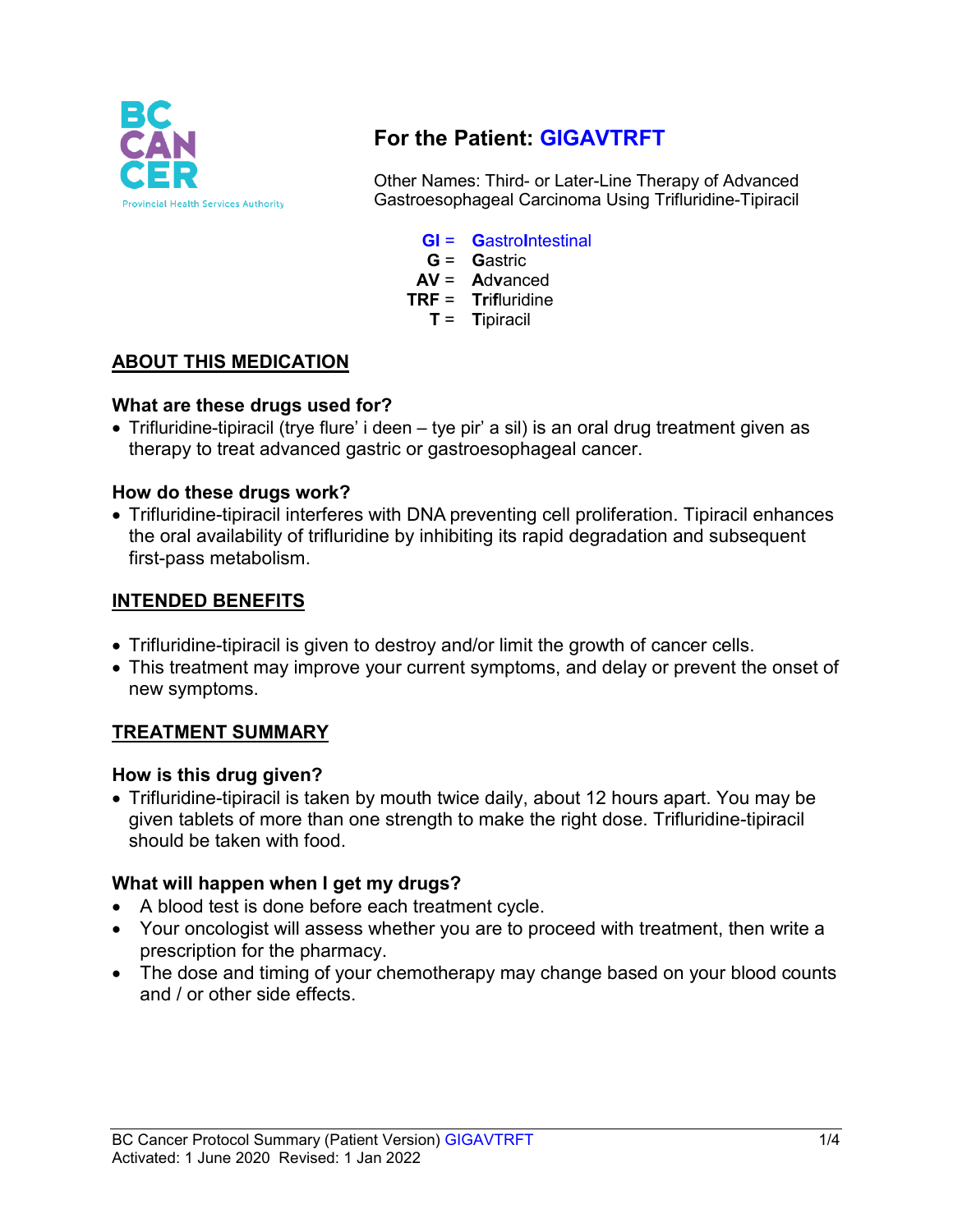# **SIDE EFFECTS AND WHAT TO DO ABOUT THEM**

Unexpected and unlikely side effects can occur with any drug treatment. The ones listed below are particularly important for you to be aware of as they are directly related to the common actions of the drug in your treatment plan.

You doctor will review the risks of treatment and possible side effects with you before starting treatment. The pharmacist will review how to take sorafenib and possible side effects with you on the day you first pick up your medication.

| <b>SIDE EFFECTS</b>                                                                                                                                                                                        | <b>MANAGEMENT</b>                                                                                                                                                                                                                                                                                                                                                                                                       |
|------------------------------------------------------------------------------------------------------------------------------------------------------------------------------------------------------------|-------------------------------------------------------------------------------------------------------------------------------------------------------------------------------------------------------------------------------------------------------------------------------------------------------------------------------------------------------------------------------------------------------------------------|
| <b>Nausea</b> and <b>vomiting</b> may occur while you<br>are taking trifluridine-tipiracil. Most people<br>have little or no nausea.                                                                       | You may be given a prescription for<br>antinausea drug(s) to take at home. It is<br>easier to prevent nausea than treat it once<br>it has occurred, so follow directions closely.<br>Drink plenty of fluids.<br>Eat and drink often in small amounts.<br>Try the ideas in Practical Tips to Manage<br>Nausea.*                                                                                                          |
| Fever may sometimes occur.                                                                                                                                                                                 | Fever (over 100°F or 38°C by an oral<br>thermometer) may be a sign of an infection.<br>Report this to your doctor <i>immediately</i> .                                                                                                                                                                                                                                                                                  |
| Diarrhea may sometimes occur.                                                                                                                                                                              | If diarrhea is a problem:<br>$\bullet$<br>Drink plenty of fluids.<br>$\bullet$<br>Eat and drink often in small amounts.<br>$\bullet$<br>Avoid high fibre foods as outlined in Food<br>Choices to Help Manage Diarrhea.*<br>Note: If lactose in milk usually gives you<br>diarrhea, the lactose in the tablet may be<br>causing your diarrhea. Take LACTAID®<br>tablets just before your trifluridine-tipiracil<br>dose. |
| Your white blood cells may decrease. White<br>blood cells protect your body by fighting<br>bacteria (germs) that cause infection. When<br>they are low, you are at greater risk of<br>having an infection. | To help prevent infection:<br>Wash your hands often and always after<br>using the bathroom.<br>Avoid crowds and people who are sick.<br>$\bullet$<br>Stop taking trifluridine-tipiracil and call<br>your doctor <i>immediately</i> at the first sign<br>of an infection such as fever (over 100°F<br>or 38°C by an oral thermometer), chills,<br>cough, or burning when you pass urine.                                 |
| Your platelets may decrease. Platelets help<br>to make your blood clot when you hurt<br>yourself. You may bruise or bleed more<br>easily than usual.                                                       | To help prevent bleeding problems:<br>Try not to bruise, cut, or burn yourself.<br>$\bullet$<br>Clean your nose by blowing gently. Do<br>$\bullet$<br>not pick your nose.<br>Avoid constipation.<br>$\bullet$                                                                                                                                                                                                           |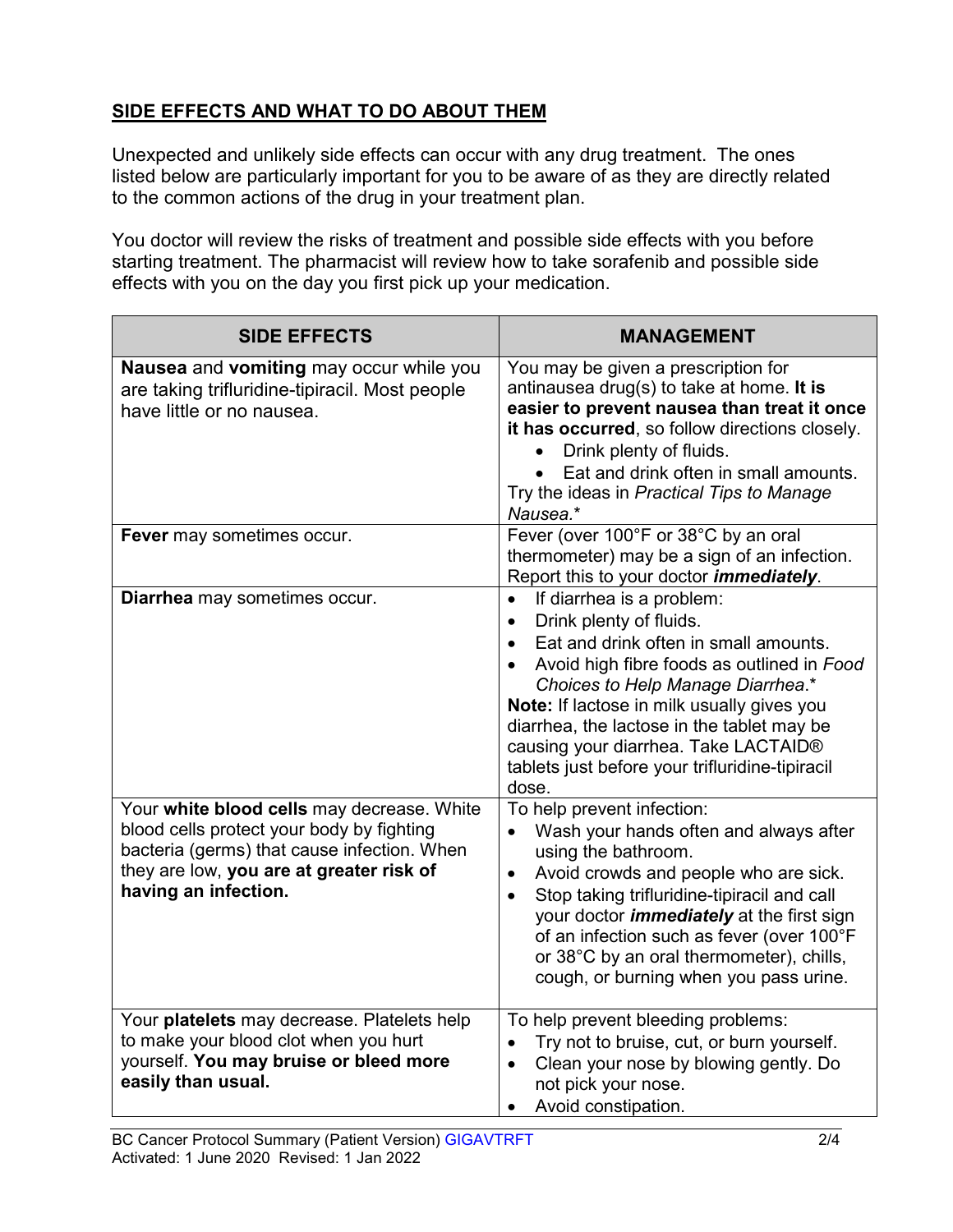|                                                                                                                                                                                        | Brush your teeth gently with a soft<br>toothbrush as your gums may bleed more<br>easily. Maintain good oral hygiene.<br>Some medications such as ASA (e.g.,<br>ASPIRIN®) or ibuprofen (e.g., ADVIL®) may<br>increase your risk of bleeding.<br>Do not stop taking any medication that<br>has been prescribed by your doctor (e.g.,<br>ASA for your heart).<br>For minor pain, try acetaminophen (e.g.,<br>TYLENOL <sup>®</sup> ) first, to a maximum of 4 g (4000<br>mg) per day, but occasional use of ibuprofen<br>may be acceptable. |
|----------------------------------------------------------------------------------------------------------------------------------------------------------------------------------------|-----------------------------------------------------------------------------------------------------------------------------------------------------------------------------------------------------------------------------------------------------------------------------------------------------------------------------------------------------------------------------------------------------------------------------------------------------------------------------------------------------------------------------------------|
| Loss of appetite sometimes occurs.                                                                                                                                                     | Try the ideas in Food Ideas to Help with<br>Decreased Appetite.*                                                                                                                                                                                                                                                                                                                                                                                                                                                                        |
| <b>Tiredness</b> and lack of energy may sometimes<br>occur.                                                                                                                            | Do not drive a car or operate machinery if<br>$\bullet$<br>you are feeling tired.<br>Try the ideas in Fatigue/Tiredness -<br>Patient Handout.*                                                                                                                                                                                                                                                                                                                                                                                          |
| <b>Hair loss</b> is rare with trifluridine-tipiracil. If you<br>lose hair, it will grow back once you stop<br>treatment with trifluridine-tipiracil. Colour and<br>texture may change. | If hair loss is a problem, refer to Resources<br>for Hair Loss and Appearance Changes -<br>Patient Handout.*                                                                                                                                                                                                                                                                                                                                                                                                                            |

\*Please ask your chemotherapy nurse, pharmacist or dietitian for a copy.

# **INSTRUCTIONS FOR THE PATIENT**

- Tell your doctor if you have ever had an unusual or **allergic reaction** to trifluridinetipitacil before taking trifluridine-tipitacil.
- It is important to take trifluridine-tipiracil exactly as directed by your doctor. Make sure you understand the directions. You may be given tablets of more than one strength to make the right dose.
- **Take** trifluridine-tipiracil with food. Trifluridine-tipiracil is usually taken twice daily, about 12 hours apart, with equal numbers of tablets taken at each dose.
- If you **miss a dose** of trifluridine-tipiracil, skip the missed dose and go back to your usual dosing times.
- If you **vomit** the dose of trifluridine-tipiracil, do not take a second dose. Skip the missed dose and go back to your usual dosing times. Let your doctor know as a medication to prevent nausea may be required for future doses.
- Other drugs may **interact** with trifluridine-tipiracil. Check with your doctor or pharmacist before you start or stop taking any other drugs.
- The **drinking of alcohol** (in small amounts) does not appear to affect the safety or usefulness of trifluridine-tipiracil.
- Trifluridine-tipiracil may harm the baby if used during pregnancy. It is best to use **birth control** while being treated with trifluridine-tipiracil and for at least 6 months after the last dose. Tell your doctor right away if you or your partner becomes